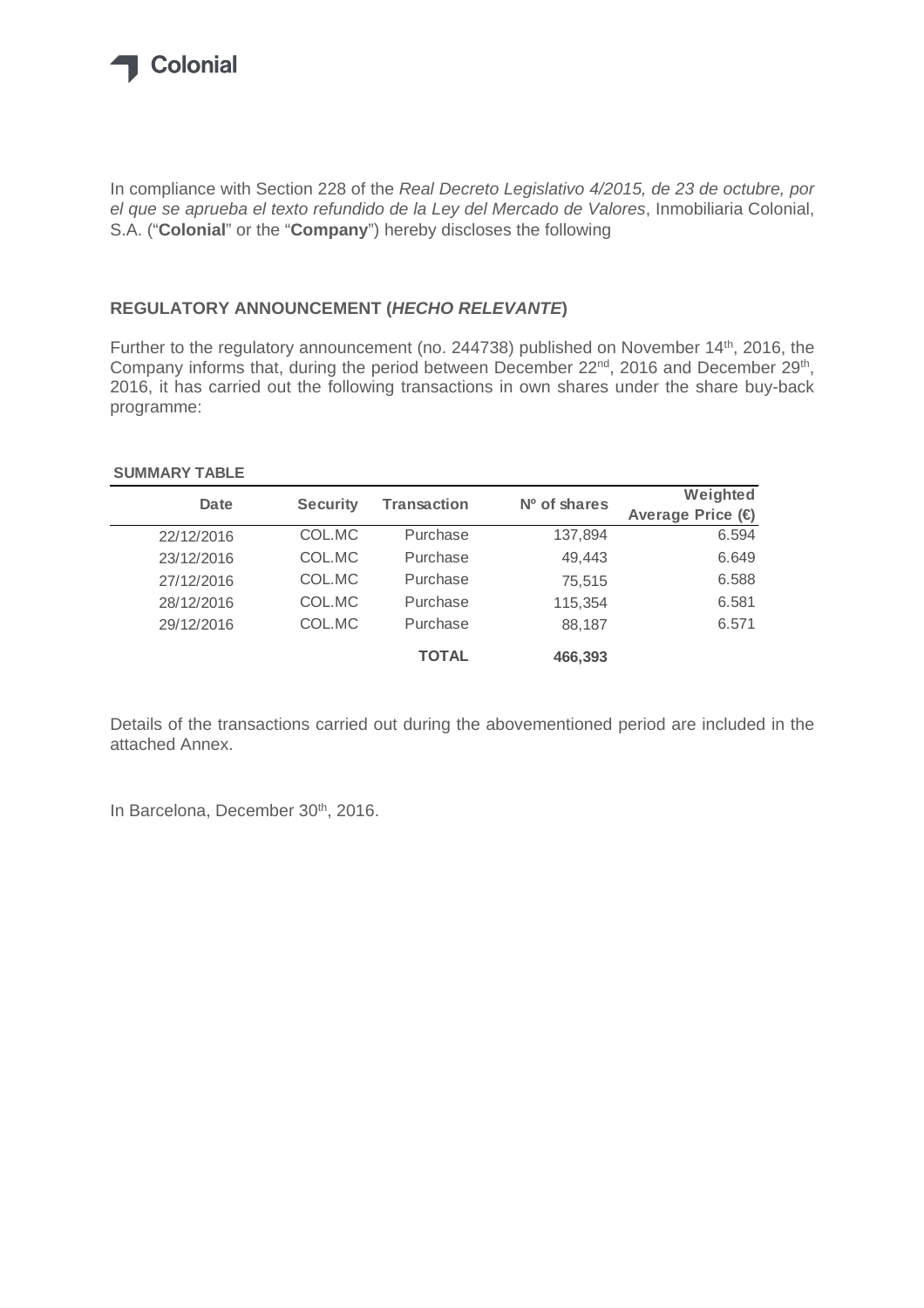

## **ANNEX**

| Date       | <b>Security</b> | <b>Transaction</b> | Nº of shares | Price $\bigoplus$ | Intermediary       |
|------------|-----------------|--------------------|--------------|-------------------|--------------------|
| 22/12/2016 | COL.MC          | Purchase           | 2,723        | 6.550             | Renta 4 Banco, S.A |
| 22/12/2016 | COL.MC          | Purchase           | 28           | 6.605             | Renta 4 Banco, S.A |
| 22/12/2016 | COL.MC          | Purchase           | 102          | 6.592             | Renta 4 Banco, S.A |
| 22/12/2016 | COL.MC          | Purchase           | 1,270        | 6.571             | Renta 4 Banco, S.A |
| 22/12/2016 | COL.MC          | Purchase           | 863          | 6.574             | Renta 4 Banco, S.A |
| 22/12/2016 | COL.MC          | Purchase           | 1,156        | 6.574             | Renta 4 Banco, S.A |
| 22/12/2016 | COL.MC          | Purchase           | 2,509        | 6.572             | Renta 4 Banco, S.A |
| 22/12/2016 | COL.MC          | Purchase           | 2,053        | 6.574             | Renta 4 Banco, S.A |
| 22/12/2016 | COL.MC          | Purchase           | 3,697        | 6.574             | Renta 4 Banco, S.A |
| 22/12/2016 | COL.MC          | Purchase           | 1,752        | 6.576             | Renta 4 Banco, S.A |
| 22/12/2016 | COL.MC          | Purchase           | 3,752        | 6.576             | Renta 4 Banco, S.A |
| 22/12/2016 | COL.MC          | Purchase           | 8,097        | 6.576             | Renta 4 Banco, S.A |
| 22/12/2016 | COL.MC          | Purchase           | 3,820        | 6.578             | Renta 4 Banco, S.A |
| 22/12/2016 | COL.MC          | Purchase           | 6,713        | 6.578             | Renta 4 Banco, S.A |
| 22/12/2016 | COL.MC          | Purchase           | 3,768        | 6.580             | Renta 4 Banco, S.A |
| 22/12/2016 | COL.MC          | Purchase           | 5,124        | 6.580             | Renta 4 Banco, S.A |
| 22/12/2016 | COL.MC          | Purchase           | 5,044        | 6.581             | Renta 4 Banco, S.A |
| 22/12/2016 | COL.MC          | Purchase           | 2,920        | 6.583             | Renta 4 Banco, S.A |
| 22/12/2016 | COL.MC          | Purchase           | 2,115        | 6.585             | Renta 4 Banco, S.A |
| 22/12/2016 | COL.MC          | Purchase           | 5,189        | 6.584             | Renta 4 Banco, S.A |
| 22/12/2016 | COL.MC          | Purchase           | 3,874        | 6.586             | Renta 4 Banco, S.A |
| 22/12/2016 | COL.MC          | Purchase           | 2,507        | 6.587             | Renta 4 Banco, S.A |
| 22/12/2016 | COL.MC          | Purchase           | 5,361        | 6.587             | Renta 4 Banco, S.A |
| 22/12/2016 | COL.MC          | Purchase           | 2,417        | 6.589             | Renta 4 Banco, S.A |
| 22/12/2016 | COL.MC          | Purchase           | 500          | 6.599             | Renta 4 Banco, S.A |
| 22/12/2016 | COL.MC          | Purchase           | 1,990        | 6.593             | Renta 4 Banco, S.A |
| 22/12/2016 | COL.MC          | Purchase           | 1,210        | 6.595             | Renta 4 Banco, S.A |
| 22/12/2016 | COL.MC          | Purchase           | 1,300        | 6.596             | Renta 4 Banco, S.A |
| 22/12/2016 | COL.MC          | Purchase           | 500          | 6.603             | Renta 4 Banco, S.A |
| 22/12/2016 | COL.MC          | Purchase           | 4,034        | 6.596             | Renta 4 Banco, S.A |
| 22/12/2016 | COL.MC          | Purchase           | 1,203        | 6.599             | Renta 4 Banco, S.A |
| 22/12/2016 | COL.MC          | Purchase           | 2,408        | 6.599             | Renta 4 Banco, S.A |
| 22/12/2016 | COL.MC          | Purchase           | 860          | 6.604             | Renta 4 Banco, S.A |
| 22/12/2016 | COL.MC          | Purchase           | 491          | 6.609             | Renta 4 Banco, S.A |
| 22/12/2016 | COL.MC          | Purchase           | 207          | 6.614             | Renta 4 Banco, S.A |
| 22/12/2016 | COL.MC          | Purchase           | 1,823        | 6.605             | Renta 4 Banco, S.A |
| 22/12/2016 | COL.MC          | Purchase           | 4,848        | 6.605             | Renta 4 Banco, S.A |
| 22/12/2016 | COL.MC          | Purchase           | 3,203        | 6.606             | Renta 4 Banco, S.A |
| 22/12/2016 | COL.MC          | Purchase           | 1,212        | 6.609             | Renta 4 Banco, S.A |
| 22/12/2016 | COL.MC          | Purchase           | 302          | 6.616             | Renta 4 Banco, S.A |
| 22/12/2016 | COL.MC          | Purchase           | 1,203        | 6.612             | Renta 4 Banco, S.A |
| 22/12/2016 | COL.MC          | Purchase           | 3,258        | 6.611             | Renta 4 Banco, S.A |
| 22/12/2016 | COL.MC          | Purchase           | 1,213        | 6.614             | Renta 4 Banco, S.A |
| 22/12/2016 | COL.MC          | Purchase           | 1,218        | 6.615             | Renta 4 Banco, S.A |
| 22/12/2016 | COL.MC          | Purchase           | 965          | 6.617             | Renta 4 Banco, S.A |
| 22/12/2016 | COL.MC          | Purchase           | 227          | 6.625             | Renta 4 Banco, S.A |
| 22/12/2016 | COL.MC          | Purchase           | 3,210        | 6.619             | Renta 4 Banco, S.A |
| 22/12/2016 | COL.MC          | Purchase           | 2,480        | 6.621             | Renta 4 Banco, S.A |
| 22/12/2016 | COL.MC          | Purchase           | 738          | 6.626             | Renta 4 Banco, S.A |
| 22/12/2016 | COL.MC          | Purchase           | 2,638        | 6.622             | Renta 4 Banco, S.A |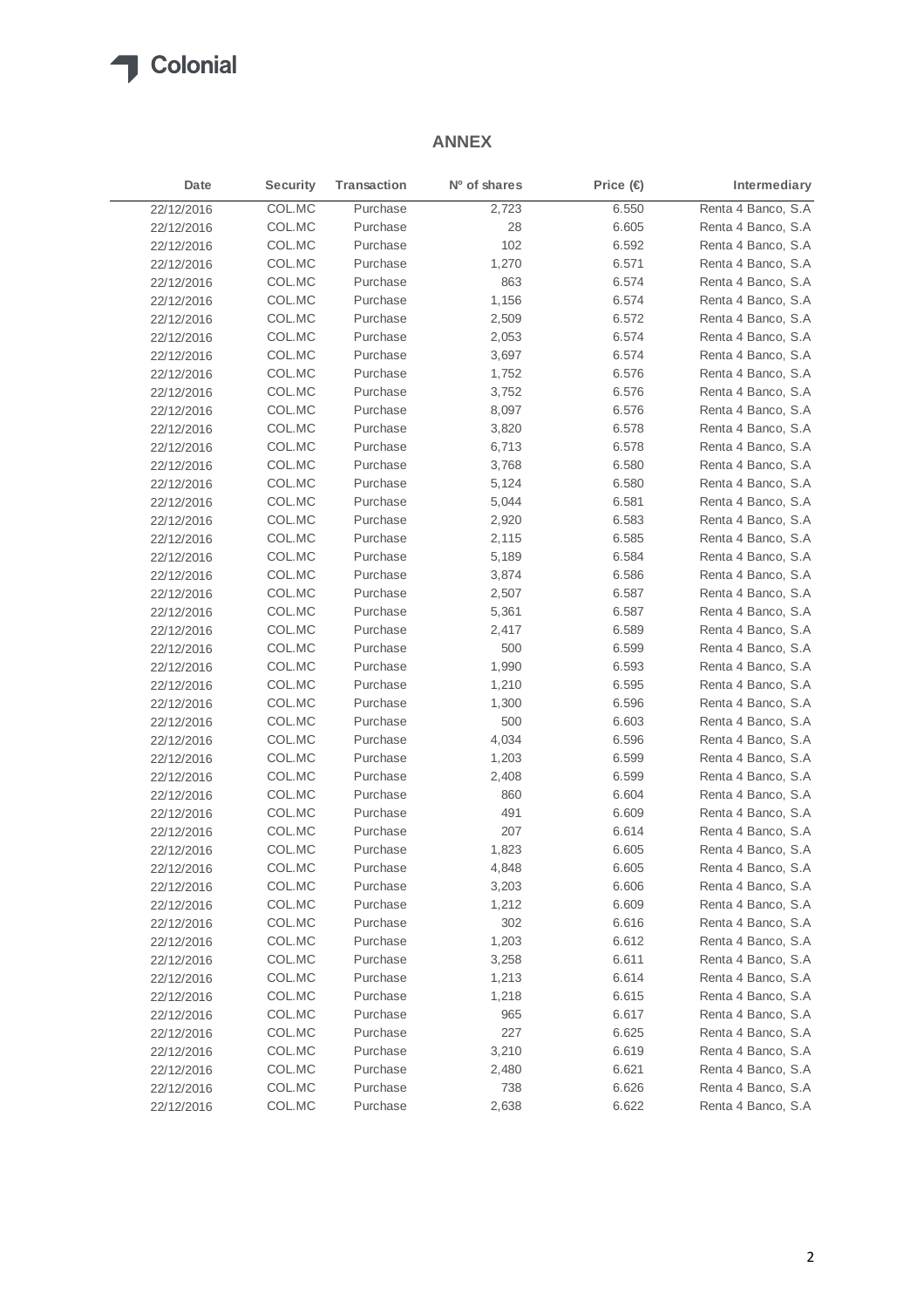

| Date       | <b>Security</b> | <b>Transaction</b> | Nº of shares | Price $(\Leftrightarrow$ | Intermediary        |
|------------|-----------------|--------------------|--------------|--------------------------|---------------------|
| 22/12/2016 | COL.MC          | Purchase           | 841          | 6.627                    | Renta 4 Banco, S.A  |
| 22/12/2016 | COL.MC          | Purchase           | 1,967        | 6.625                    | Renta 4 Banco, S.A. |
| 22/12/2016 | COL.MC          | Purchase           | 1,046        | 6.628                    | Renta 4 Banco, S.A  |
| 22/12/2016 | COL.MC          | Purchase           | 4,693        | 6.626                    | Renta 4 Banco, S.A  |
| 22/12/2016 | COL.MC          | Purchase           | 3,771        | 6.627                    | Renta 4 Banco, S.A  |
| 22/12/2016 | COL.MC          | Purchase           | 1,825        | 6.629                    | Renta 4 Banco, S.A  |
| 22/12/2016 | COL.MC          | Purchase           | 1,146        | 6.632                    | Renta 4 Banco, S.A  |
| 22/12/2016 | COL.MC          | Purchase           | 2,510        | 6.631                    | Renta 4 Banco, S.A  |
| 23/12/2016 | COL.MC          | Purchase           | 295          | 6.620                    | Renta 4 Banco, S.A  |
| 23/12/2016 | COL.MC          | Purchase           | 1,212        | 6.616                    | Renta 4 Banco, S.A  |
| 23/12/2016 | COL.MC          | Purchase           | 1,214        | 6.617                    | Renta 4 Banco, S.A  |
| 23/12/2016 | COL.MC          | Purchase           | 1,201        | 6.618                    | Renta 4 Banco, S.A  |
| 23/12/2016 | COL.MC          | Purchase           | 893          | 6.621                    | Renta 4 Banco, S.A  |
| 23/12/2016 | COL.MC          | Purchase           | 1,207        | 6.621                    | Renta 4 Banco, S.A  |
| 23/12/2016 | COL.MC          | Purchase           | 1,212        | 6.626                    | Renta 4 Banco, S.A  |
| 23/12/2016 | COL.MC          | Purchase           | 1,364        | 6.626                    | Renta 4 Banco, S.A  |
| 23/12/2016 | COL.MC          | Purchase           | 2,416        | 6.625                    | Renta 4 Banco, S.A  |
| 23/12/2016 | COL.MC          | Purchase           | 2,418        | 6.627                    | Renta 4 Banco, S.A  |
| 23/12/2016 | COL.MC          | Purchase           | 1,208        | 6.631                    | Renta 4 Banco, S.A  |
| 23/12/2016 | COL.MC          | Purchase           | 2,431        | 6.630                    | Renta 4 Banco, S.A  |
| 23/12/2016 | COL.MC          | Purchase           | 1,623        | 6.633                    | Renta 4 Banco, S.A  |
| 23/12/2016 | COL.MC          | Purchase           | 1,209        | 6.635                    | Renta 4 Banco, S.A  |
|            | COL.MC          | Purchase           | 1,201        | 6.636                    | Renta 4 Banco, S.A  |
| 23/12/2016 | COL.MC          | Purchase           | 162          | 6.654                    | Renta 4 Banco, S.A  |
| 23/12/2016 |                 | Purchase           |              |                          | Renta 4 Banco, S.A  |
| 23/12/2016 | COL.MC          |                    | 1,202        | 6.648                    |                     |
| 23/12/2016 | COL.MC          | Purchase           | 1,208        | 6.649                    | Renta 4 Banco, S.A  |
| 23/12/2016 | COL.MC          | Purchase           | 1,201        | 6.656                    | Renta 4 Banco, S.A  |
| 23/12/2016 | COL.MC          | Purchase           | 273          | 6.663                    | Renta 4 Banco, S.A  |
| 23/12/2016 | COL.MC          | Purchase           | 4            | 6.960                    | Renta 4 Banco, S.A  |
| 23/12/2016 | COL.MC          | Purchase           | 1,219        | 6.664                    | Renta 4 Banco, S.A  |
| 23/12/2016 | COL.MC          | Purchase           | 439          | 6.668                    | Renta 4 Banco, S.A  |
| 23/12/2016 | COL.MC          | Purchase           | 4,913        | 6.664                    | Renta 4 Banco, S.A  |
| 23/12/2016 | COL.MC          | Purchase           | 1,202        | 6.667                    | Renta 4 Banco, S.A  |
| 23/12/2016 | COL.MC          | Purchase           | 3,620        | 6.666                    | Renta 4 Banco, S.A  |
| 23/12/2016 | COL.MC          | Purchase           | 5,618        | 6.666                    | Renta 4 Banco, S.A  |
| 23/12/2016 | COL.MC          | Purchase           | 1,213        | 6.670                    | Renta 4 Banco, S.A  |
| 23/12/2016 | COL.MC          | Purchase           | 1,214        | 6.671                    | Renta 4 Banco, S.A  |
| 23/12/2016 | COL.MC          | Purchase           | 1,215        | 6.672                    | Renta 4 Banco, S.A  |
| 23/12/2016 | COL.MC          | Purchase           | 1,210        | 6.673                    | Renta 4 Banco, S.A  |
| 23/12/2016 | COL.MC          | Purchase           | 1,210        | 6.675                    | Renta 4 Banco, S.A  |
| 23/12/2016 | COL.MC          | Purchase           | 1,216        | 6.679                    | Renta 4 Banco, S.A  |
| 27/12/2016 | COL.MC          | Purchase           | 1,202        | 6.610                    | Renta 4 Banco, S.A  |
| 27/12/2016 | COL.MC          | Purchase           | 8,446        | 6.608                    | Renta 4 Banco, S.A  |
| 27/12/2016 | COL.MC          | Purchase           | 1,203        | 6.613                    | Renta 4 Banco, S.A  |
| 27/12/2016 | COL.MC          | Purchase           | 1,212        | 6.613                    | Renta 4 Banco, S.A  |
| 27/12/2016 | COL.MC          | Purchase           | 1,224        | 6.574                    | Renta 4 Banco, S.A  |
| 27/12/2016 | COL.MC          | Purchase           | 83           | 6.603                    | Renta 4 Banco, S.A  |
| 27/12/2016 | COL.MC          | Purchase           | 1,783        | 6.575                    | Renta 4 Banco, S.A  |
| 27/12/2016 | COL.MC          | Purchase           | 1,115        | 6.578                    | Renta 4 Banco, S.A  |
| 27/12/2016 | COL.MC          | Purchase           | 3,450        | 6.576                    | Renta 4 Banco, S.A  |
| 27/12/2016 | COL.MC          | Purchase           | 1,472        | 6.579                    | Renta 4 Banco, S.A  |
| 27/12/2016 | COL.MC          | Purchase           | 417          | 6.583                    | Renta 4 Banco, S.A  |
| 27/12/2016 | COL.MC          | Purchase           | 2,737        | 6.579                    | Renta 4 Banco, S.A  |
| 27/12/2016 | COL.MC          | Purchase           | 1,569        | 6.583                    | Renta 4 Banco, S.A  |
| 27/12/2016 | COL.MC          | Purchase           | 1,613        | 6.583                    | Renta 4 Banco, S.A  |
| 27/12/2016 | COL.MC          | Purchase           | 5,301        | 6.582                    | Renta 4 Banco, S.A  |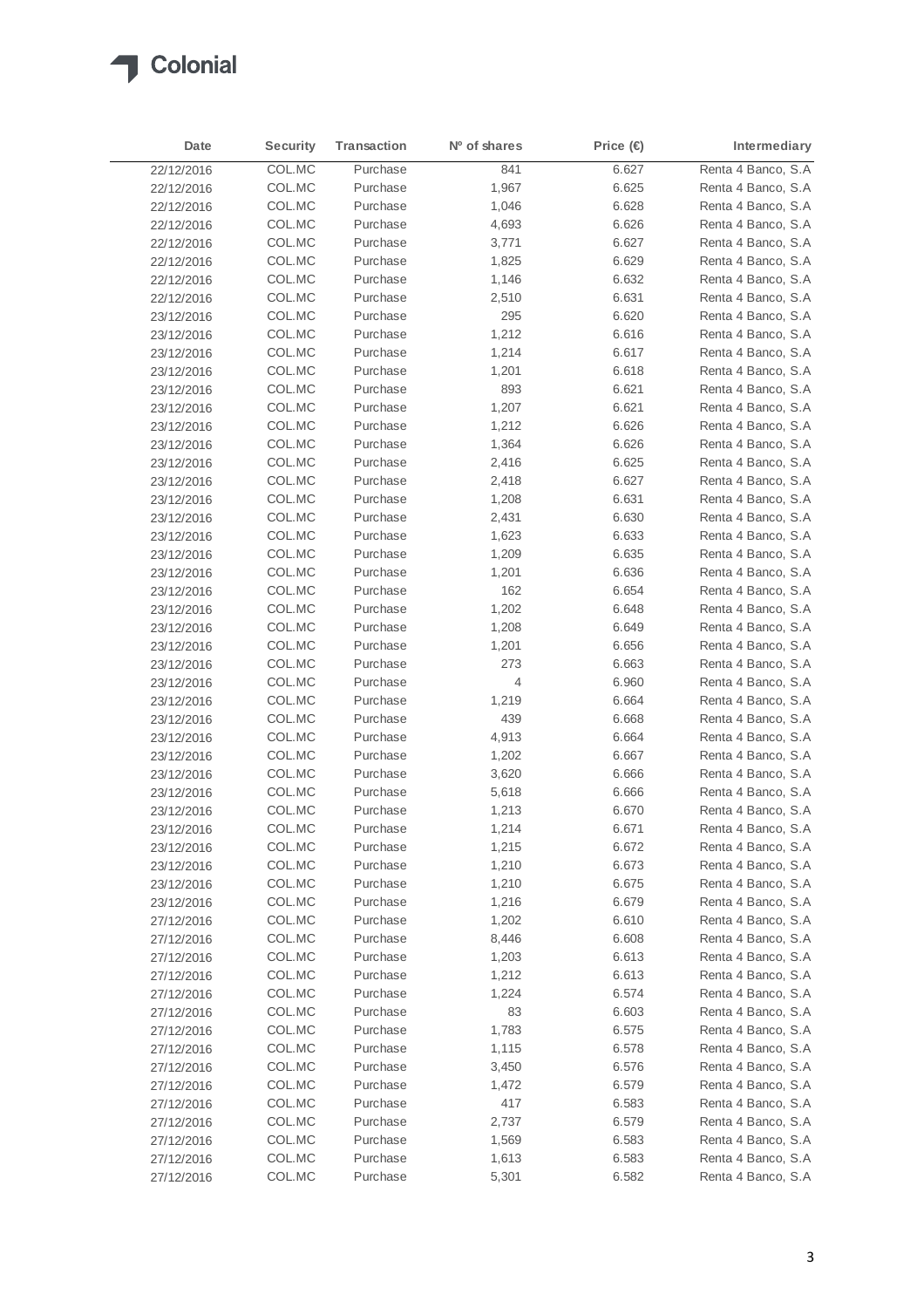

| Date       | <b>Security</b> | <b>Transaction</b> | Nº of shares | Price (€ | Intermediary        |
|------------|-----------------|--------------------|--------------|----------|---------------------|
| 27/12/2016 | COL.MC          | Purchase           | 893          | 6.588    | Renta 4 Banco, S.A  |
| 27/12/2016 | COL.MC          | Purchase           | 3,591        | 6.586    | Renta 4 Banco, S.A. |
| 27/12/2016 | COL.MC          | Purchase           | 2,780        | 6.587    | Renta 4 Banco, S.A  |
| 27/12/2016 | COL.MC          | Purchase           | 3,124        | 6.588    | Renta 4 Banco, S.A  |
| 27/12/2016 | COL.MC          | Purchase           | 1,210        | 6.591    | Renta 4 Banco, S.A  |
| 27/12/2016 | COL.MC          | Purchase           | 217          | 6.572    | Renta 4 Banco, S.A  |
| 27/12/2016 | COL.MC          | Purchase           | 1,209        | 6.592    | Renta 4 Banco, S.A  |
| 27/12/2016 | COL.MC          | Purchase           | 1,971        | 6.563    | Renta 4 Banco, S.A  |
| 27/12/2016 | COL.MC          | Purchase           | 293          | 6.599    | Renta 4 Banco, S.A  |
| 27/12/2016 | COL.MC          | Purchase           | 1,235        | 6.565    | Renta 4 Banco, S.A  |
| 27/12/2016 | COL.MC          | Purchase           | 325          | 6.604    | Renta 4 Banco, S.A  |
| 27/12/2016 | COL.MC          | Purchase           | 346          | 6.572    | Renta 4 Banco, S.A  |
| 27/12/2016 | COL.MC          | Purchase           | 4,237        | 6.598    | Renta 4 Banco, S.A  |
| 27/12/2016 | COL.MC          | Purchase           | 1,211        | 6.568    | Renta 4 Banco, S.A  |
| 27/12/2016 | COL.MC          | Purchase           | 506          | 6.608    | Renta 4 Banco, S.A  |
| 27/12/2016 | COL.MC          | Purchase           | 3,589        | 6.567    | Renta 4 Banco, S.A  |
| 27/12/2016 | COL.MC          | Purchase           | 2,726        | 6.602    | Renta 4 Banco, S.A  |
| 27/12/2016 | COL.MC          | Purchase           | 886          | 6.572    | Renta 4 Banco, S.A  |
|            | COL.MC          | Purchase           | 3,645        | 6.602    | Renta 4 Banco, S.A  |
| 27/12/2016 | COL.MC          | Purchase           | 1,850        | 6.570    | Renta 4 Banco, S.A  |
| 27/12/2016 | COL.MC          | Purchase           |              | 6.634    | Renta 4 Banco, S.A  |
| 27/12/2016 | COL.MC          | Purchase           | 83<br>1,725  | 6.571    | Renta 4 Banco, S.A  |
| 27/12/2016 |                 | Purchase           |              |          | Renta 4 Banco, S.A  |
| 27/12/2016 | COL.MC          |                    | 1,827        | 6.606    | Renta 4 Banco, S.A  |
| 27/12/2016 | COL.MC          | Purchase           | 2,006        | 6.572    |                     |
| 27/12/2016 | COL.MC          | Purchase           | 1,203        | 6.609    | Renta 4 Banco, S.A  |
| 28/12/2016 | COL.MC          | Purchase           | 1,218        | 6.554    | Renta 4 Banco, S.A  |
| 28/12/2016 | COL.MC          | Purchase           | 843          | 6.557    | Renta 4 Banco, S.A  |
| 28/12/2016 | COL.MC          | Purchase           | 919          | 6.558    | Renta 4 Banco, S.A  |
| 28/12/2016 | COL.MC          | Purchase           | 544          | 6.565    | Renta 4 Banco, S.A  |
| 28/12/2016 | COL.MC          | Purchase           | 1,992        | 6.560    | Renta 4 Banco, S.A  |
| 28/12/2016 | COL.MC          | Purchase           | 1,149        | 6.563    | Renta 4 Banco, S.A  |
| 28/12/2016 | COL.MC          | Purchase           | 1,201        | 6.563    | Renta 4 Banco, S.A  |
| 28/12/2016 | COL.MC          | Purchase           | 5,616        | 6.561    | Renta 4 Banco, S.A  |
| 28/12/2016 | COL.MC          | Purchase           | 2,362        | 6.564    | Renta 4 Banco, S.A  |
| 28/12/2016 | COL.MC          | Purchase           | 807          | 6.569    | Renta 4 Banco, S.A  |
| 28/12/2016 | COL.MC          | Purchase           | 2,549        | 6.565    | Renta 4 Banco, S.A  |
| 28/12/2016 | COL.MC          | Purchase           | 4,862        | 6.565    | Renta 4 Banco, S.A  |
| 28/12/2016 | COL.MC          | Purchase           | 1,280        | 6.569    | Renta 4 Banco, S.A  |
| 28/12/2016 | COL.MC          | Purchase           | 46           | 6.623    | Renta 4 Banco, S.A  |
| 28/12/2016 | COL.MC          | Purchase           | 1,205        | 6.571    | Renta 4 Banco, S.A  |
| 28/12/2016 | COL.MC          | Purchase           | 3,444        | 6.570    | Renta 4 Banco, S.A  |
| 28/12/2016 | COL.MC          | Purchase           | 7,150        | 6.570    | Renta 4 Banco, S.A  |
| 28/12/2016 | COL.MC          | Purchase           | 4,292        | 6.572    | Renta 4 Banco, S.A  |
| 28/12/2016 | COL.MC          | Purchase           | 5,494        | 6.572    | Renta 4 Banco, S.A  |
| 28/12/2016 | COL.MC          | Purchase           | 869          | 6.578    | Renta 4 Banco, S.A  |
| 28/12/2016 | COL.MC          | Purchase           | 867          | 6.579    | Renta 4 Banco, S.A  |
| 28/12/2016 | COL.MC          | Purchase           | 1,467        | 6.578    | Renta 4 Banco, S.A  |
| 28/12/2016 | COL.MC          | Purchase           | 1,442        | 6.579    | Renta 4 Banco, S.A  |
| 28/12/2016 | COL.MC          | Purchase           | 3,950        | 6.578    | Renta 4 Banco, S.A  |
| 28/12/2016 | COL.MC          | Purchase           | 2,994        | 6.579    | Renta 4 Banco, S.A  |
| 28/12/2016 | COL.MC          | Purchase           | 1,457        | 6.582    | Renta 4 Banco, S.A  |
| 28/12/2016 | COL.MC          | Purchase           | 1,739        | 6.582    | Renta 4 Banco, S.A  |
| 28/12/2016 | COL.MC          | Purchase           | 181          | 6.595    | Renta 4 Banco, S.A  |
| 28/12/2016 | COL.MC          | Purchase           | 1,796        | 6.584    | Renta 4 Banco, S.A  |
| 28/12/2016 | COL.MC          | Purchase           | 1,533        | 6.586    | Renta 4 Banco, S.A  |
| 28/12/2016 | COL.MC          | Purchase           | 3,897        | 6.585    | Renta 4 Banco, S.A  |